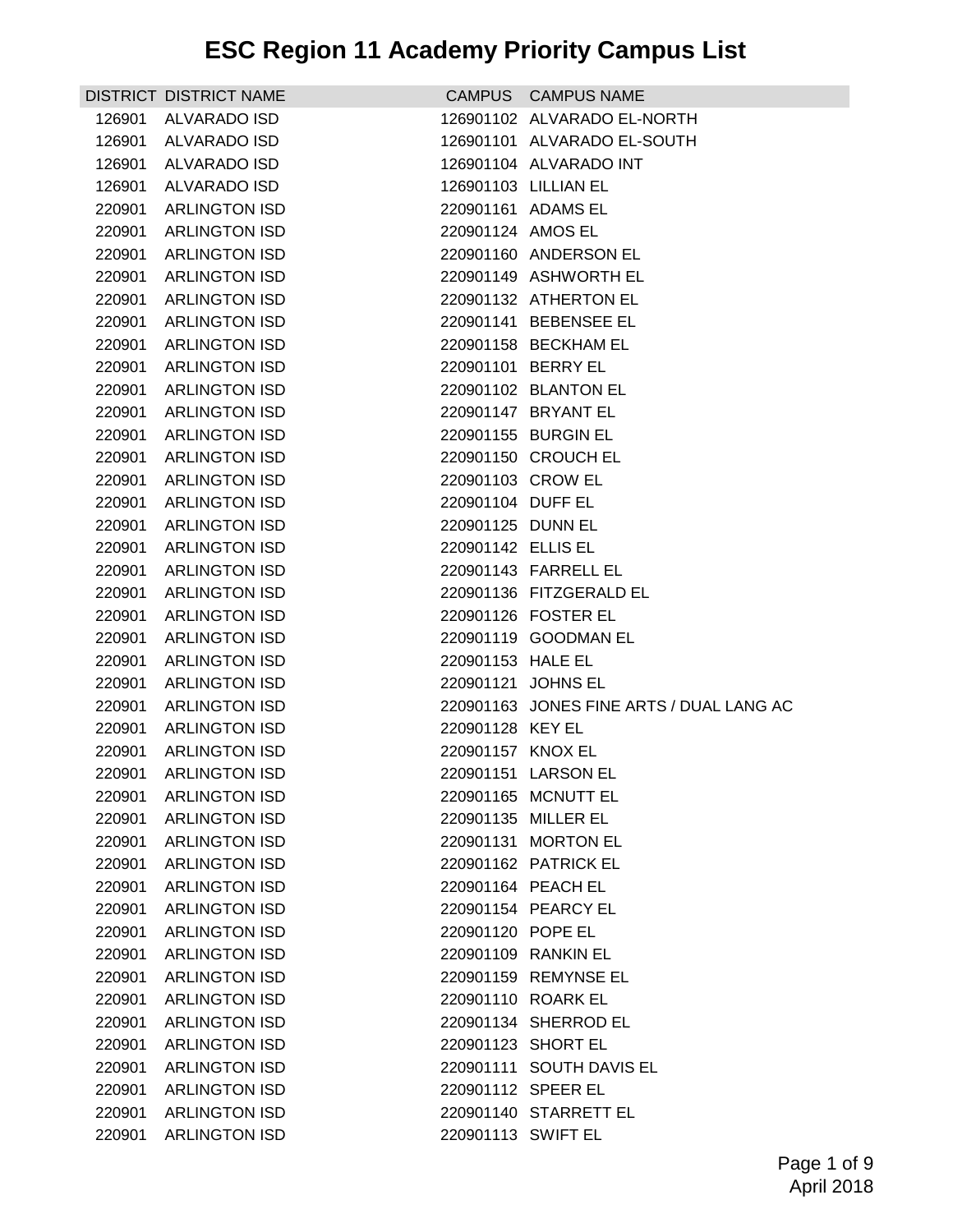|        | DISTRICT DISTRICT NAME          |                    | CAMPUS CAMPUS NAME                        |
|--------|---------------------------------|--------------------|-------------------------------------------|
|        | 220901 ARLINGTON ISD            |                    | 220901114 THORNTON EL                     |
| 220901 | <b>ARLINGTON ISD</b>            | 220901148 WEBB EL  |                                           |
|        | 220901 ARLINGTON ISD            | 220901152 WEST EL  |                                           |
|        | 220901 ARLINGTON ISD            |                    | 220901145 WILLIAMS EL                     |
|        | 220901 ARLINGTON ISD            |                    | 220901116 WIMBISH EL                      |
|        | 220915 AZLE ISD                 |                    | 220915108 CROSS TIMBERS EL                |
|        | 220915 AZLE ISD                 |                    | 220915102 EAGLE HEIGHTS EL                |
|        | 220915 AZLE ISD                 |                    | 220915105 LIBERTY EL                      |
|        | 220915 AZLE ISD                 |                    | 220915107 W E HOOVER EL                   |
|        | 220915 AZLE ISD                 |                    | 220915103 WALNUT CREEK EL                 |
| 220902 | <b>BIRDVILLE ISD</b>            |                    | 220902116 ACADEMY AT CARRIE F THOMAS      |
| 220902 | <b>BIRDVILLE ISD</b>            |                    | 220902105 ALLIENE MULLENDORE EL           |
|        | 220902 BIRDVILLE ISD            |                    | 220902101 BIRDVILLE EL                    |
|        | 220902 BIRDVILLE ISD            |                    | 220902102 DAVID E SMITH EL                |
|        | 220902 BIRDVILLE ISD            |                    | 220902117 FOSTER VILLAGE EL               |
| 220902 | <b>BIRDVILLE ISD</b>            |                    | 220902114 GRACE E HARDEMAN EL             |
|        | 220902 BIRDVILLE ISD            |                    | 220902112 HOLIDAY HEIGHTS EL              |
| 220902 | <b>BIRDVILLE ISD</b>            |                    | 220902104 JACK C BINION EL                |
|        | 220902 BIRDVILLE ISD            |                    | 220902119 JOHN D SPICER EL                |
|        | 220902 BIRDVILLE ISD            |                    | 220902109 MAJOR CHENEY EL AT SO BIRDVILLE |
| 220902 | <b>BIRDVILLE ISD</b>            |                    | 220902110 O H STOWE EL                    |
|        | 220902 BIRDVILLE ISD            |                    | 220902106 RICHLAND EL                     |
| 220902 | <b>BIRDVILLE ISD</b>            |                    | 220902107 SMITHFIELD EL                   |
|        | 220902 BIRDVILLE ISD            |                    | 220902103 W T FRANCISCO EL                |
| 220902 | <b>BIRDVILLE ISD</b>            |                    | 220902113 WATAUGA EL                      |
| 220902 | <b>BIRDVILLE ISD</b>            |                    | 220902111 WEST BIRDVILLE EL               |
| 249902 | <b>BOYD ISD</b>                 | 249902101 BOYD EL  |                                           |
|        | 249902 BOYD ISD                 | 249902110 BOYD INT |                                           |
| 213801 | <b>BRAZOS RIVER CHAR SCHOOL</b> |                    | 213801001 BRAZOS RIVER CHARTER SCHOOL     |
| 249903 | <b>BRIDGEPORT ISD</b>           |                    | 249903101 BRIDGEPORT EL                   |
|        | 249903 BRIDGEPORT ISD           |                    | 249903102 BRIDGEPORT INT                  |
| 126902 | <b>BURLESON ISD</b>             |                    | 126902110 ANN BROCK EL AT OAK GROVE       |
| 126902 | <b>BURLESON ISD</b>             |                    | 126902105 JACK TAYLOR EL                  |
|        | 126902 BURLESON ISD             |                    | 126902103 MOUND EL                        |
|        | 126902 BURLESON ISD             |                    | 126902104 NORWOOD EL                      |
|        | 049905 CALLISBURG ISD           |                    | 049905101 CALLISBURG EL                   |
| 220917 | <b>CASTLEBERRY ISD</b>          |                    | 220917101 A V CATO EL                     |
| 220917 | <b>CASTLEBERRY ISD</b>          |                    | 220917102 CASTLEBERRY EL                  |
|        | 220917 CASTLEBERRY ISD          |                    | 220917104 JOY JAMES EL                    |
| 220815 | CHAPEL HILL ACADEMY             |                    | 220815101 CHAPEL HILL ACADEMY             |
|        | 249904 CHICO ISD                | 249904101 CHICO EL |                                           |
| 126903 | <b>CLEBURNE ISD</b>             |                    | 126903101 ADAMS EL                        |
| 126903 | <b>CLEBURNE ISD</b>             |                    | 126903102 COLEMAN EL                      |
| 126903 | <b>CLEBURNE ISD</b>             |                    | 126903109 COOKE EL                        |
|        | 126903 CLEBURNE ISD             |                    | 126903104 IRVING EL                       |
|        | 126903 CLEBURNE ISD             | 126903103 MARTI EL |                                           |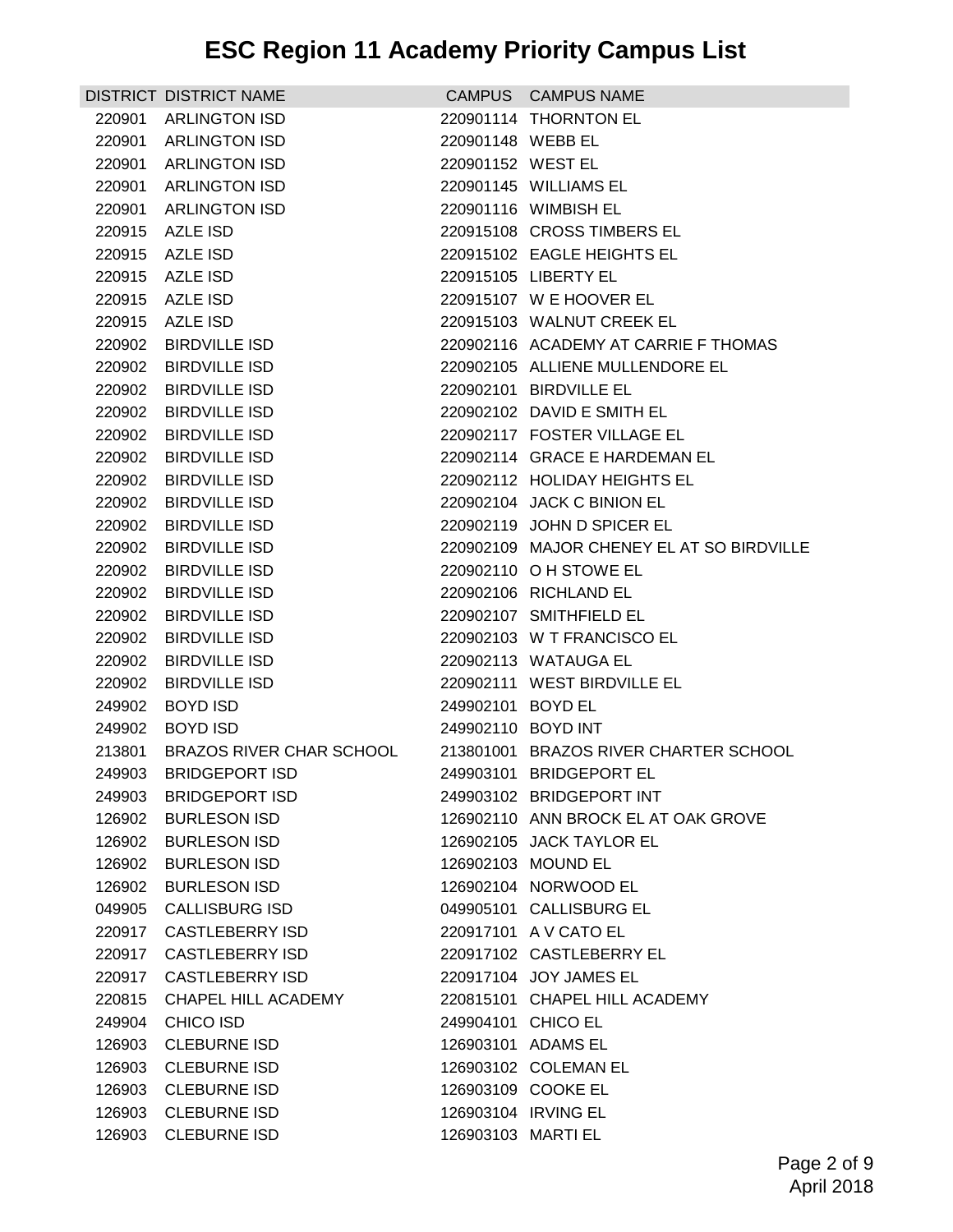|        | DISTRICT DISTRICT NAME      |                   | CAMPUS CAMPUS NAME                       |
|--------|-----------------------------|-------------------|------------------------------------------|
|        | 126903 CLEBURNE ISD         |                   | 126903111 SANTA FE EL                    |
|        | 220912 CROWLEY ISD          |                   | 220912101 BESS RACE EL                   |
|        | 220912 CROWLEY ISD          |                   | 220912108 DALLAS PARK EL                 |
|        | 220912 CROWLEY ISD          |                   | 220912113 DAVID L WALKER INT             |
|        | 220912 CROWLEY ISD          |                   | 220912103 DEER CREEK EL                  |
|        | 220912 CROWLEY ISD          |                   | 220912109 J A HARGRAVE EL                |
|        | 220912 CROWLEY ISD          |                   | 220912105 JACKIE CARDEN EL               |
|        | 220912 CROWLEY ISD          |                   | 220912114 MARY HARRIS INT                |
|        | 220912 CROWLEY ISD          |                   | 220912104 MEADOWCREEK EL                 |
|        | 220912 CROWLEY ISD          |                   | 220912107 OAKMONT EL                     |
|        | 220912 CROWLEY ISD          |                   | 220912106 PARKWAY EL                     |
|        | 220912 CROWLEY ISD          |                   | 220912112 S H CROWLEY INT                |
|        | 220912 CROWLEY ISD          |                   | 220912110 SIDNEY H POYNTER               |
|        | 220912 CROWLEY ISD          |                   | 220912111 SUE CROUCH INT SCH             |
|        | 220912 CROWLEY ISD          |                   | 220912102 SYCAMORE EL                    |
| 249905 | <b>DECATUR ISD</b>          |                   | 249905103 CARSON EL                      |
| 249905 | <b>DECATUR ISD</b>          | 249905101 RANN EL |                                          |
| 249905 | <b>DECATUR ISD</b>          |                   | 249905104 YOUNG EL                       |
| 061901 | <b>DENTON ISD</b>           |                   | 061901111 BORMAN EL                      |
| 061901 | <b>DENTON ISD</b>           |                   | 061901125 CROSS OAKS EL                  |
| 061901 | <b>DENTON ISD</b>           |                   | 061901112 EVERS PARK EL                  |
| 061901 | <b>DENTON ISD</b>           |                   | 061901110 GINNINGS EL                    |
| 061901 | <b>DENTON ISD</b>           |                   | 061901105 HODGE EL                       |
| 061901 | DENTON ISD                  | 061901104 LEE EL  |                                          |
| 061901 | DENTON ISD                  |                   | 061901005 LESTER DAVIS                   |
| 061901 | <b>DENTON ISD</b>           |                   | 061901107 NEWTON RAYZOR EL               |
| 061901 | <b>DENTON ISD</b>           |                   | 061901108 RIVERA EL                      |
| 061901 | <b>DENTON ISD</b>           | 061901113 RYAN EL |                                          |
| 061901 | DENTON ISD                  |                   | 061901123 STEPHENS EL                    |
| 061901 | <b>DENTON ISD</b>           |                   | 061901109 WILSON EL                      |
| 072902 | <b>DUBLIN ISD</b>           |                   | 072902101 DUBLIN EL                      |
| 072902 | <b>DUBLIN ISD</b>           |                   | 072902102 DUBLIN INT                     |
| 220918 | EAGLE MT-SAGINAW ISD        |                   | 220918104 BRYSON EL                      |
| 220918 | EAGLE MT-SAGINAW ISD        |                   | 220918108 CHISHOLM RIDGE                 |
| 220918 | EAGLE MT-SAGINAW ISD        |                   | 220918115 DOZIER EL                      |
| 220918 | EAGLE MT-SAGINAW ISD        |                   | 220918105 ELKINS EL                      |
| 220918 | <b>EAGLE MT-SAGINAW ISD</b> |                   | 220918101 L A GILILLAND EL               |
| 220918 | <b>EAGLE MT-SAGINAW ISD</b> |                   | 220918111 NORTHBROOK EL                  |
| 220918 | EAGLE MT-SAGINAW ISD        |                   | 220918113 PARKVIEW EL                    |
| 220918 | EAGLE MT-SAGINAW ISD        |                   | 220918107 REMINGTON POINT EL             |
| 220918 | EAGLE MT-SAGINAW ISD        |                   | 220918103 SAGINAW EL                     |
| 220918 | EAGLE MT-SAGINAW ISD        |                   | 220918114 WILLOW CREEK EL                |
| 220811 | EAST FORT WORTH MONT ACA    |                   | 220811101 EAST FORT WORTH MONTESSORI ACA |
| 220811 | EAST FORT WORTH MONT ACA    |                   | 220811102 THE OLIVE TREE MONTESSORI ACA  |
| 220904 | EVERMAN ISD                 |                   | 220904101 BISHOP EL                      |
| 220904 | EVERMAN ISD                 |                   | 220904105 DAN POWELL INT                 |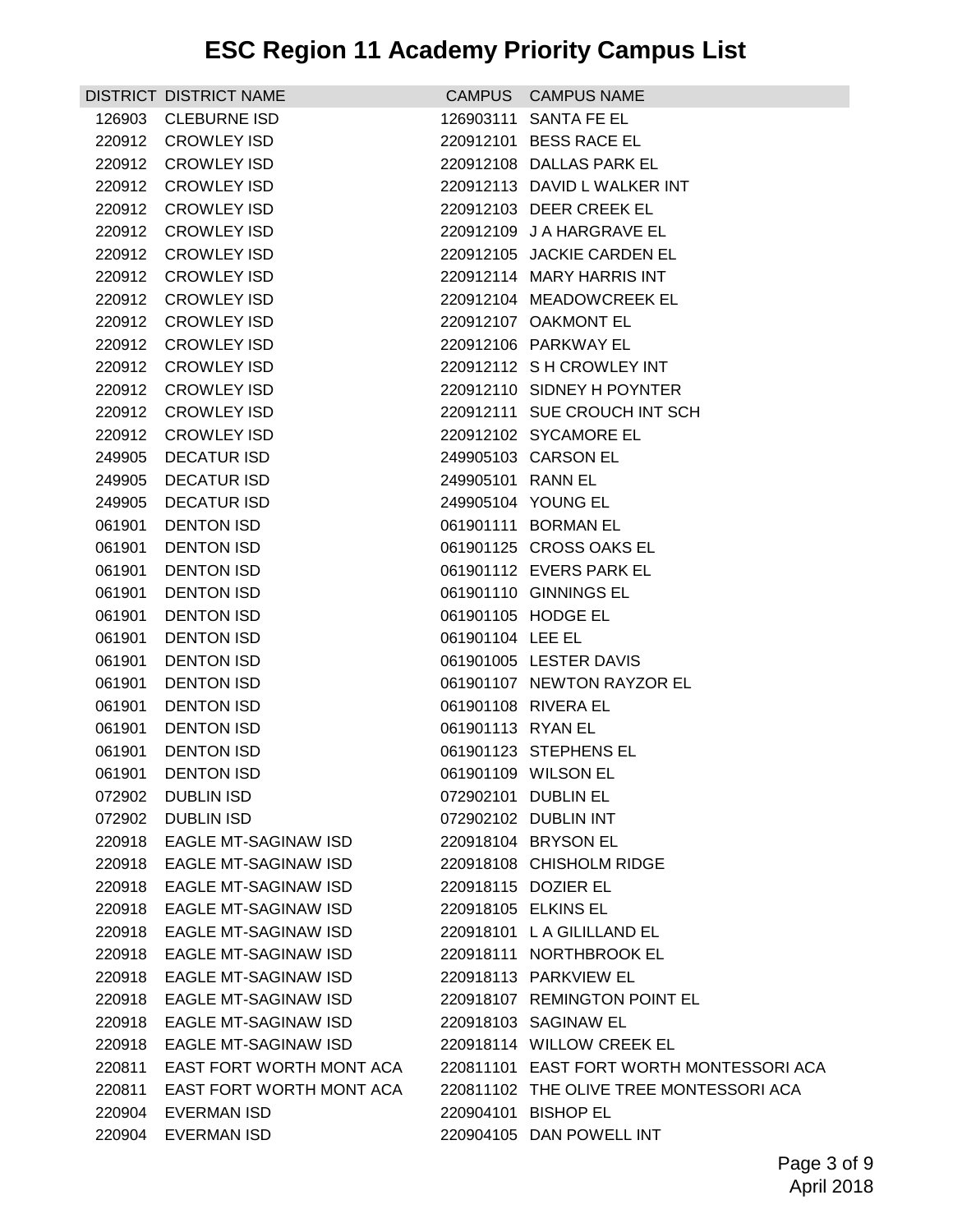|        | DISTRICT DISTRICT NAME |                    | CAMPUS CAMPUS NAME                  |
|--------|------------------------|--------------------|-------------------------------------|
|        | 220904 EVERMAN ISD     | 220904102 E RAY EL |                                     |
|        | 220904 EVERMAN ISD     |                    | 220904104 HOMMEL EL                 |
| 220904 | EVERMAN ISD            |                    | 220904106 JOHN AND POLLY TOWNLEY EL |
|        | 220904 EVERMAN ISD     |                    | 220904103 SOUDER EL                 |
|        | 220905 FORT WORTH ISD  |                    | 220905153 A M PATE EL               |
|        | 220905 FORT WORTH ISD  |                    | 220905220 ALICE D CONTRERAS         |
|        | 220905 FORT WORTH ISD  |                    | 220905188 ATWOOD MCDONALD EL        |
|        | 220905 FORT WORTH ISD  |                    | 220905206 BILL J ELLIOTT EL         |
|        | 220905 FORT WORTH ISD  |                    | 220905225 BONNIE BRAE               |
|        | 220905 FORT WORTH ISD  |                    | 220905104 BOULEVARD HEIGHTS         |
|        | 220905 FORT WORTH ISD  |                    | 220905163 BRUCE SHULKEY EL          |
|        | 220905 FORT WORTH ISD  |                    | 220905107 BURTON HILL EL            |
|        | 220905 FORT WORTH ISD  |                    | 220905110 CARROLL PEAK EL           |
|        | 220905 FORT WORTH ISD  |                    | 220905111 CARTER PARK EL            |
|        | 220905 FORT WORTH ISD  |                    | 220905223 CESAR CHAVEZ PRI          |
|        | 220905 FORT WORTH ISD  |                    | 220905148 CHARLES NASH EL           |
|        | 220905 FORT WORTH ISD  |                    | 220905127 CHRISTENE C MOSS EL       |
|        | 220905 FORT WORTH ISD  |                    | 220905222 CLIFFORD DAVIS EL         |
|        | 220905 FORT WORTH ISD  | 220905117 COMO EL  |                                     |
|        | 220905 FORT WORTH ISD  |                    | 220905063 COMO MONTESSORI           |
|        | 220905 FORT WORTH ISD  |                    | 220905119 DAGGETT EL                |
| 220905 | FORT WORTH ISD         |                    | 220905194 DAGGETT MONTESSORI        |
| 220905 | FORT WORTH ISD         |                    | 220905186 DAVID K SELLARS EL        |
|        | 220905 FORT WORTH ISD  |                    | 220905121 DE ZAVALA EL              |
|        | 220905 FORT WORTH ISD  |                    | 220905122 DIAMOND HILL EL           |
| 220905 | FORT WORTH ISD         |                    | 220905227 DOLORES HUERTA EL         |
|        | 220905 FORT WORTH ISD  |                    | 220905126 EAST HANDLEY EL           |
|        | 220905 FORT WORTH ISD  |                    | 220905125 EASTERN HILLS EL          |
| 220905 | FORT WORTH ISD         |                    | 220905209 EDWARD BRISCOE EL         |
| 220905 | <b>FORT WORTH ISD</b>  |                    | 220905115 GEORGE CLARKE EL          |
|        | 220905 FORT WORTH ISD  |                    | 220905132 GLEN PARK EL              |
| 220905 | <b>FORT WORTH ISD</b>  |                    | 220905134 GREENBRIAR EL             |
| 220905 | <b>FORT WORTH ISD</b>  |                    | 220905130 HARLEAN BEAL EL           |
| 220905 | FORT WORTH ISD         |                    | 220905118 HAZEL HARVEY PEACE EL     |
| 220905 | FORT WORTH ISD         |                    | 220905138 HELBING EL                |
| 220905 | <b>FORT WORTH ISD</b>  |                    | 220905137 HUBBARD EL                |
| 220905 | FORT WORTH ISD         |                    | 220905187 JT STEVENS EL             |
| 220905 | <b>FORT WORTH ISD</b>  |                    | 220905026 JO KELLY SP ED            |
| 220905 | FORT WORTH ISD         |                    | 220905129 JOHN T WHITE EL           |
| 220905 | FORT WORTH ISD         |                    | 220905139 KIRKPATRICK EL            |
| 220905 | FORT WORTH ISD         |                    | 220905219 LOWERY ROAD               |
| 220905 | FORT WORTH ISD         |                    | 220905157 LUELLA MERRETT EL         |
| 220905 | FORT WORTH ISD         |                    | 220905154 ML PHILLIPS EL            |
| 220905 | FORT WORTH ISD         |                    | 220905114 MANUEL JARA EL            |
| 220905 | <b>FORT WORTH ISD</b>  |                    | 220905124 MAUDE I LOGAN EL          |
| 220905 | FORT WORTH ISD         |                    | 220905160 MAUDRIE WALTON EL         |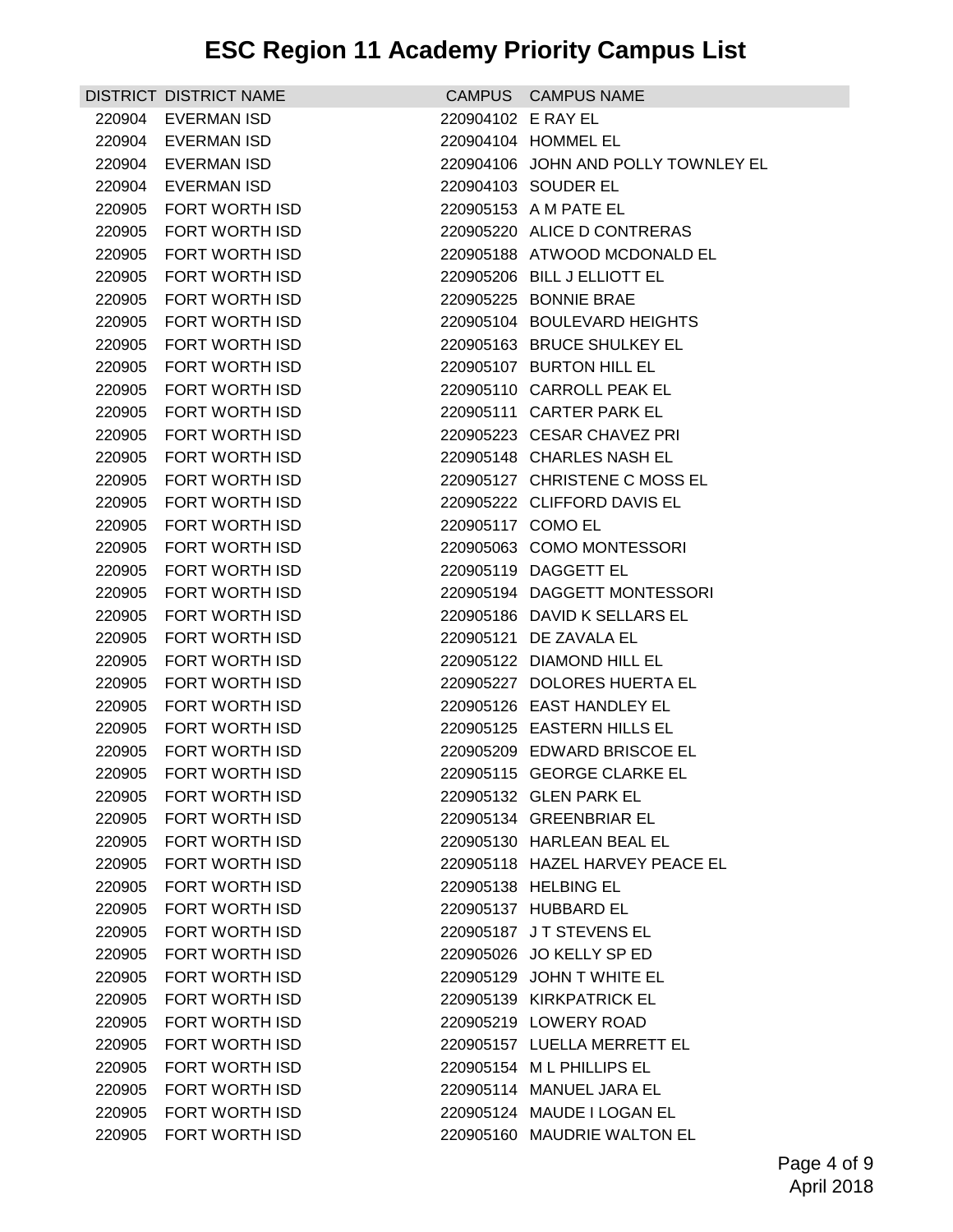|        | DISTRICT DISTRICT NAME |                    | CAMPUS CAMPUS NAME                  |
|--------|------------------------|--------------------|-------------------------------------|
| 220905 | <b>FORT WORTH ISD</b>  |                    | 220905143 MCRAE EL                  |
|        | 220905 FORT WORTH ISD  |                    | 220905141 MEADOWBROOK EL            |
| 220905 | FORT WORTH ISD         | 220905224 MG ELLIS |                                     |
| 220905 | FORT WORTH ISD         |                    | 220905144 MITCHELL BOULEVARD EL     |
| 220905 | FORT WORTH ISD         |                    | 220905146 MOORE M H EL              |
| 220905 | FORT WORTH ISD         |                    | 220905147 MORNINGSIDE EL            |
| 220905 | <b>FORT WORTH ISD</b>  |                    | 220905151 NATHA HOWELL EL           |
| 220905 | FORT WORTH ISD         |                    | 220905149 NORTH HI MOUNT EL         |
| 220905 | <b>FORT WORTH ISD</b>  |                    | 220905150 OAKHURST EL               |
| 220905 | FORT WORTH ISD         |                    | 220905152 OAKLAWN EL                |
| 220905 | FORT WORTH ISD         |                    | 220905165 RICHARD J WILSON EL       |
| 220905 | FORT WORTH ISD         |                    | 220905190 RIVERSIDE APPLIED LRN CTR |
|        | 220905 FORT WORTH ISD  |                    | 220905131 ROSEMONT PARK EL          |
| 220905 | FORT WORTH ISD         |                    | 220905120 RUFINO MENDOZA SR EL      |
| 220905 | FORT WORTH ISD         |                    | 220905123 S S DILLOW EL             |
| 220905 | FORT WORTH ISD         |                    | 220905162 SAGAMORE HILL EL          |
| 220905 | FORT WORTH ISD         |                    | 220905161 SAM ROSEN EL              |
| 220905 | FORT WORTH ISD         |                    | 220905226 SEMINARY HILLS PARK EL    |
| 220905 | FORT WORTH ISD         |                    | 220905166 SOUTH HI MOUNT EL         |
| 220905 | FORT WORTH ISD         |                    | 220905167 SOUTH HILLS EL            |
| 220905 | FORT WORTH ISD         |                    | 220905168 SPRINGDALE EL             |
| 220905 | FORT WORTH ISD         |                    | 220905169 SUNRISE - MCMILLAN EL     |
| 220905 | FORT WORTH ISD         |                    | 220905208 T A SIMS EL               |
| 220905 | FORT WORTH ISD         |                    | 220905135 VAN ZANDT-GUINN EL        |
| 220905 | FORT WORTH ISD         |                    | 220905159 VERSIA WILLIAMS EL        |
| 220905 | FORT WORTH ISD         |                    | 220905172 W J TURNER EL             |
| 220905 | <b>FORT WORTH ISD</b>  |                    | 220905133 W M GREEN EL              |
| 220905 | FORT WORTH ISD         |                    | 220905175 WASHINGTON HEIGHTS EL     |
| 220905 | FORT WORTH ISD         |                    | 220905176 WAVERLY PARK EL           |
|        | 220905 FORT WORTH ISD  |                    | 220905105 WEST HANDLEY EL           |
|        | 220905 FORT WORTH ISD  |                    | 220905177 WESTCLIFF EL              |
| 220905 | FORT WORTH ISD         |                    | 220905178 WESTCREEK EL              |
| 220905 | FORT WORTH ISD         |                    | 220905180 WESTERN HILLS EL          |
| 220905 | <b>FORT WORTH ISD</b>  |                    | 220905221 WESTERN HILLS PRI         |
| 220905 | FORT WORTH ISD         |                    | 220905216 WOODWAY EL                |
| 220905 | FORT WORTH ISD         |                    | 220905184 WORTH HEIGHTS EL          |
| 049901 | <b>GAINESVILLE ISD</b> |                    | 049901101 EDISON EL                 |
| 049901 | <b>GAINESVILLE ISD</b> |                    | 049901104 ROBERT E LEE INT          |
| 049901 | <b>GAINESVILLE ISD</b> |                    | 049901107 W E CHALMERS EL           |
| 184911 | <b>GARNER ISD</b>      |                    | 184911101 GARNER EL                 |
| 213901 | <b>GLEN ROSE ISD</b>   |                    | 213901101 GLEN ROSE EL              |
| 213901 | <b>GLEN ROSE ISD</b>   |                    | 213901102 GLEN ROSE INT             |
| 126911 | <b>GODLEY ISD</b>      |                    | 126911101 GODLEY EL                 |
| 126911 | <b>GODLEY ISD</b>      |                    | 126911042 GODLEY INT                |
| 182901 | <b>GORDON ISD</b>      |                    | 182901001 GORDON SCHOOL             |
| 182902 | <b>GRAFORD ISD</b>     |                    | 182902101 GRAFORD EL                |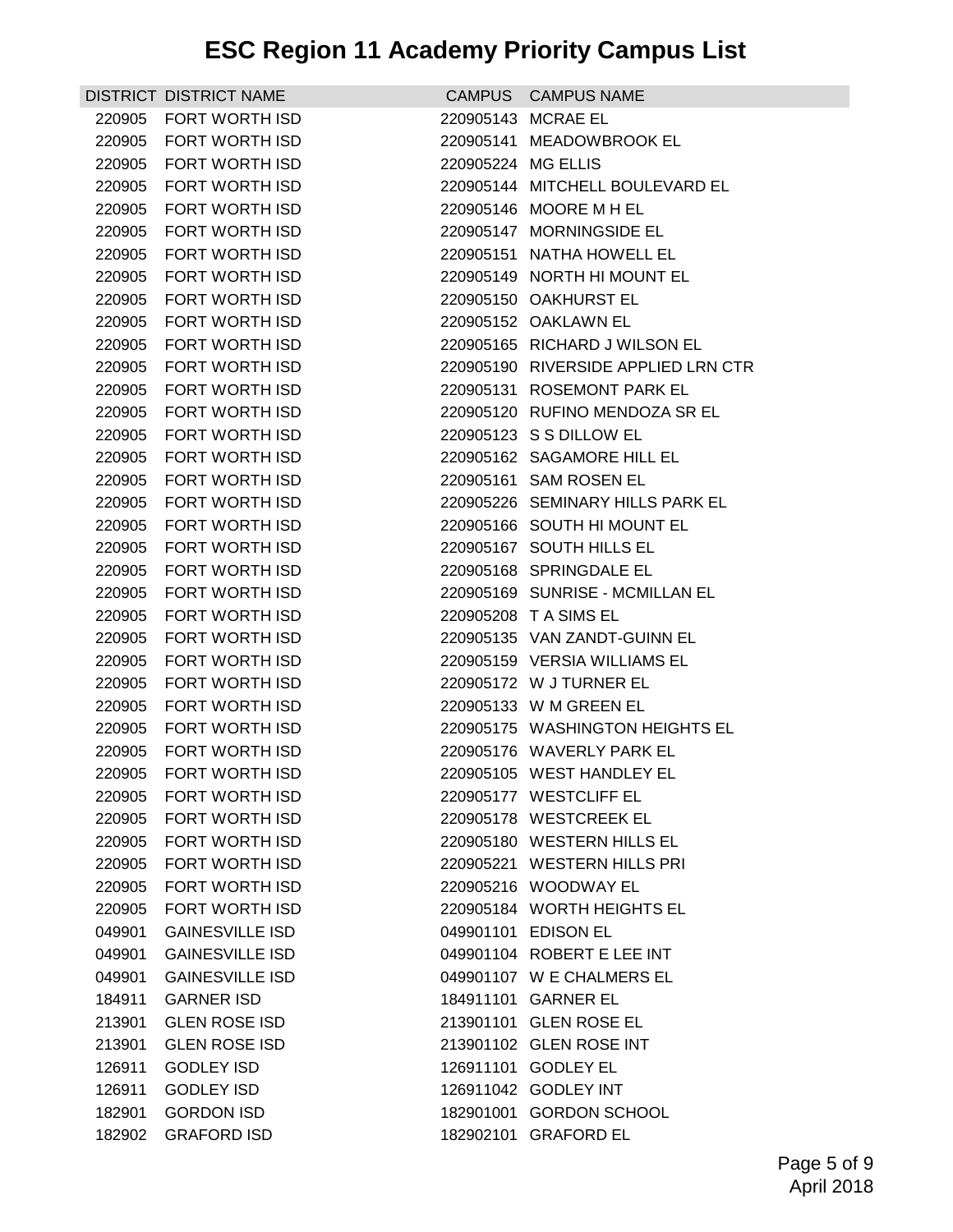## **ESC Region 11 Academy Priority Campus List**

|        | DISTRICT DISTRICT NAME           |                    | CAMPUS CAMPUS NAME                          |
|--------|----------------------------------|--------------------|---------------------------------------------|
| 111901 | <b>GRANBURY ISD</b>              |                    | 111901102 ACTON EL                          |
| 111901 | <b>GRANBURY ISD</b>              |                    | 111901104 EMMA ROBERSON EL                  |
| 111901 | <b>GRANBURY ISD</b>              |                    | 111901108 JOHN AND LYNN BRAWNER INT         |
| 111901 | <b>GRANBURY ISD</b>              |                    | 111901107 MAMBRINO SCHOOL                   |
| 111901 | <b>GRANBURY ISD</b>              |                    | 111901105 NETTIE BACCUS EL                  |
| 111901 | <b>GRANBURY ISD</b>              |                    | 111901106 OAK WOODS SCHOOL                  |
| 126904 | <b>GRANDVIEW ISD</b>             |                    | 126904102 GRANDVIEW EL                      |
|        | 220906 GRAPEVINE-COLLEYVILLE ISD |                    | 220906110 SILVER LAKE EL                    |
|        | 220906 GRAPEVINE-COLLEYVILLE ISD |                    | 220906104 TIMBERLINE EL                     |
|        | 161807 HARMONY SCI ACAD (WACO)   |                    | 161807012 HARMONY SCHOOL OF INNO- EULESS    |
| 161807 | HARMONY SCI ACAD (WACO)          |                    | 161807007 HARMONY SCIENCE ACA- FORT WORTH   |
| 220916 | HURST-EULESS-BEDFORD ISD         |                    | 220916004 ALTER ED PROG                     |
|        | 220916 HURST-EULESS-BEDFORD ISD  |                    | 220916116 BELL MANOR EL                     |
|        | 220916 HURST-EULESS-BEDFORD ISD  |                    | 220916102 BELLAIRE EL                       |
|        | 220916 HURST-EULESS-BEDFORD ISD  |                    | 220916113 DONNA PARK                        |
| 220916 | HURST-EULESS-BEDFORD ISD         |                    | 220916103 HARRISON LANE EL                  |
|        | 220916 HURST-EULESS-BEDFORD ISD  |                    | 220916115 HURST HILLS EL                    |
| 220916 | HURST-EULESS-BEDFORD ISD         |                    | 220916118 LAKEWOOD EL                       |
|        | 220916 HURST-EULESS-BEDFORD ISD  |                    | 220916114 MIDWAY PARK EL                    |
|        | 220916 HURST-EULESS-BEDFORD ISD  |                    | 220916105 NORTH EULESS EL                   |
| 220916 | HURST-EULESS-BEDFORD ISD         |                    | 220916106 OAKWOOD TERRACE EL                |
|        | 220916 HURST-EULESS-BEDFORD ISD  |                    | 220916123 RIVER TRAILS EL                   |
| 220916 | HURST-EULESS-BEDFORD ISD         |                    | 220916117 SHADY BROOK EL                    |
|        | 220916 HURST-EULESS-BEDFORD ISD  |                    | 220916107 SHADY OAKS EL                     |
| 220916 | HURST-EULESS-BEDFORD ISD         |                    | 220916108 SOUTH EULESS EL                   |
| 220916 | HURST-EULESS-BEDFORD ISD         |                    | 220916121 SPRING GARDEN EL                  |
|        | 220916 HURST-EULESS-BEDFORD ISD  |                    | 220916110 STONEGATE EL                      |
| 220916 | HURST-EULESS-BEDFORD ISD         |                    | 220916111 WEST HURST EL                     |
|        | 220916 HURST-EULESS-BEDFORD ISD  |                    | 220916112 WILSHIRE EL                       |
| 057848 | INTERNATIONAL LEAD OF TEXAS      |                    | 057848021 ILTEXAS - EAST FORT WORTH EL      |
| 057848 | INTERNATIONAL LEAD OF TEXAS      |                    | 057848023 ILTEXAS - SAGINAW EL              |
| 057848 | INTERNATIONAL LEAD OF TEXAS      |                    | 057848004 INTERNATIONAL LEADERSHIP OF TEXAS |
| 057848 | INTERNATIONAL LEAD OF TEXAS      |                    | 057848012 INT'L LEADERSHIP OF TEXAS ES-N RI |
| 057819 | JEAN MASSIEU ACADEMY             |                    | 057819001 JEAN MASSIEU ACADEMY              |
| 126905 | <b>JOSHUA ISD</b>                |                    | 126905103 A G ELDER EL                      |
| 126905 | <b>JOSHUA ISD</b>                |                    | 126905106 CADDO GROVE EL                    |
| 126905 | <b>JOSHUA ISD</b>                |                    | 126905101 HD STAPLES EL                     |
| 126905 | <b>JOSHUA ISD</b>                |                    | 126905105 PLUM CREEK EL                     |
|        | 126906 KEENE ISD                 | 126906101 KEENE EL |                                             |
| 220907 | <b>KELLER ISD</b>                |                    | 220907126 BASSWOOD EL                       |
|        | 220907 KELLER ISD                |                    | 220907116 BLUEBONNET EL                     |
| 220907 | <b>KELLER ISD</b>                |                    | 220907125 CAPROCK EL                        |
| 220907 | <b>KELLER ISD</b>                |                    | 220907107 CHISHOLM TRAIL INT                |
| 220907 | <b>KELLER ISD</b>                |                    | 220907122 FRIENDSHIP EL                     |
| 220907 | <b>KELLER ISD</b>                |                    | 220907106 HERITAGE EL                       |
|        | 220907 KELLER ISD                |                    | 220907111 NORTH RIVERSIDE EL                |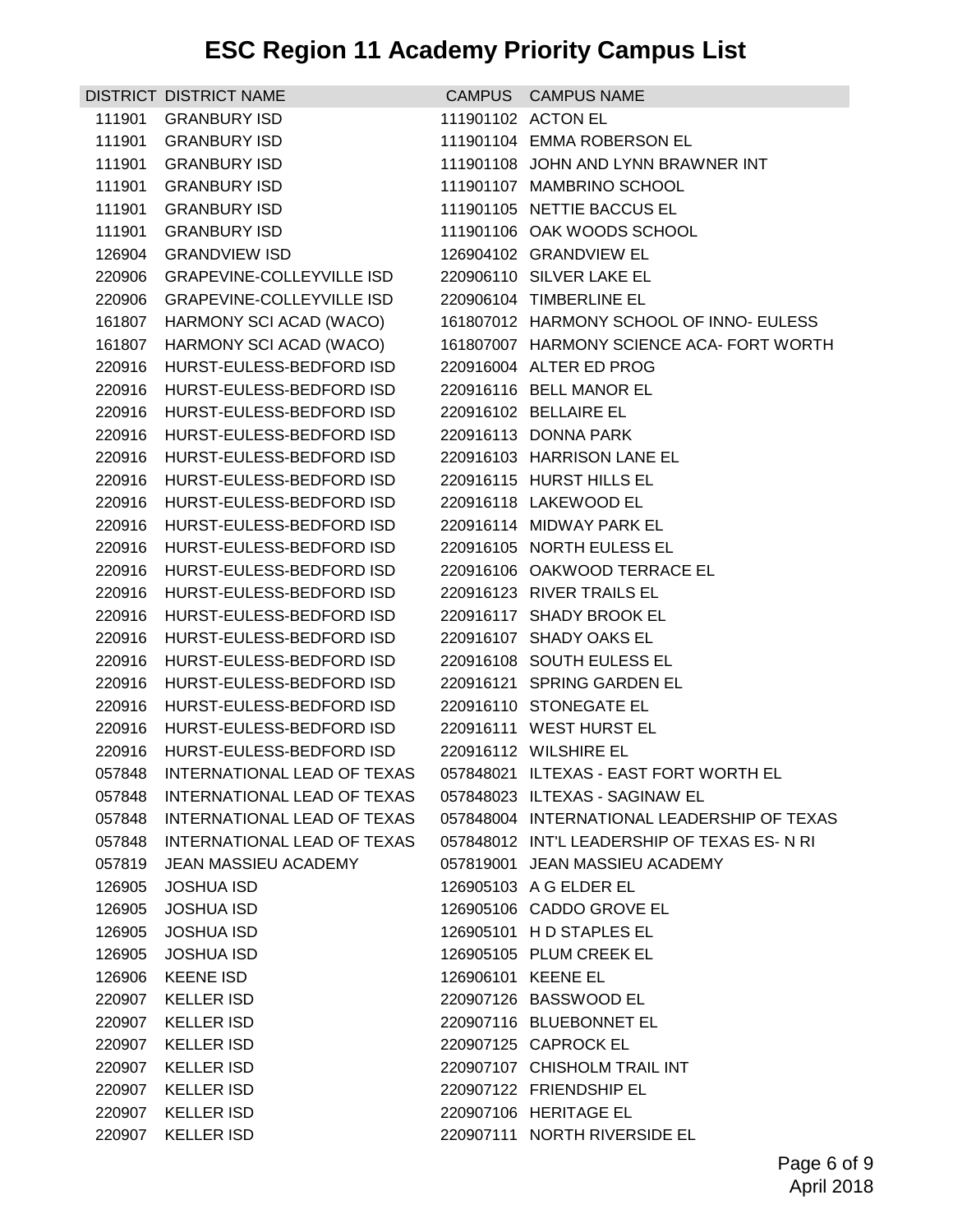| <b>KELLER ISD</b><br>220907103 PARKVIEW EL<br>220907<br><b>KELLER ISD</b><br>220907047 VISTA RIDGE MIDDLE<br>220907<br><b>KELLER ISD</b><br>220907105 WHITLEY ROAD EL<br>220907<br>220914101 JAMES A ARTHUR INT<br>220914<br>KENNEDALE ISD<br>220914 KENNEDALE ISD<br>220914102 JAMES F DELANEY EL<br><b>KENNEDALE ISD</b><br>220914103 R F PATTERSON EL<br>220914<br>061905<br><b>KRUM ISD</b><br>061905103 KRUM EARLY EDUCATION CENTER<br>061912103 CORINTH EL<br>061912 LAKE DALLAS ISD<br>061912101 LAKE DALLAS EL<br>061912 LAKE DALLAS ISD<br>061912 LAKE DALLAS ISD<br>061912105 SHADY SHORES EL<br>220910 LAKE WORTH ISD<br>220910101 EFFIE MORRIS EL<br>220910 LAKE WORTH ISD<br>220910104 MARILYN MILLER ELEMENTARY<br>220910 LAKE WORTH ISD<br>220910103 MARINE CREEK EL<br>220910 LAKE WORTH ISD<br>220910043 N A HOWRY INTERMEDIATE<br>061902 LEWISVILLE ISD<br>061902115 B B OWEN EL<br>061902 LEWISVILLE ISD<br>061902107 CAMEY EL<br>061902 LEWISVILLE ISD<br>061902101 CENTRAL EL<br>061902 LEWISVILLE ISD<br>061902102 COLLEGE ST EL<br>061902 LEWISVILLE ISD<br>061902116 CREEKSIDE EL<br>061902 LEWISVILLE ISD<br>061902106 DEGAN EL<br>061902 LEWISVILLE ISD<br>061902105 HEDRICK EL<br>061902 LEWISVILLE ISD<br>061902142 INDEPENDENCE EL<br>061902 LEWISVILLE ISD<br>061902104 LAKELAND EL<br>061902 LEWISVILLE ISD<br>061902005 LEARNING CTR<br>LEWISVILLE ISD<br>061902143 LEWISVILLE EL<br>061902<br>061902 LEWISVILLE ISD<br>061902138 MARJORY VICKERY EL<br>061902 LEWISVILLE ISD<br>061902124 PARKWAY EL<br>061902 LEWISVILLE ISD<br>061902109 PETERS COLONY EL<br>061902 LEWISVILLE ISD<br>061902125 POLSER EL<br>061902 LEWISVILLE ISD<br>061902139 ROCKBROOK EL<br>061902131 SOUTHRIDGE EL<br>061902 LEWISVILLE ISD<br>061902 LEWISVILLE ISD<br>061902111 STEWARTS CREEK EL<br>072909<br>LINGLEVILLE ISD<br>072909001 LINGLEVILLE SCHOOL<br>111902 LIPAN ISD<br>111902102 LIPAN EL<br>061914103 D H BRENT EL<br>061914 LITTLE ELM ISD<br>061914 LITTLE ELM ISD<br>061914105 HACKBERRY EL<br><b>LITTLE ELM ISD</b><br>061914108 OAK POINT EL<br>061914<br>057844<br><b>MANARA ACADEMY</b><br>057844102 MANARA STEM ACADEMY - ARLINGTON<br><b>MANSFIELD ISD</b><br>220908101 ALICE PONDER EL<br>220908<br>220908124 ANNETTE PERRY EL<br>220908<br><b>MANSFIELD ISD</b><br>220908<br><b>MANSFIELD ISD</b><br>220908123 CAROL HOLT EL<br><b>MANSFIELD ISD</b><br>220908106 CHARLOTTE ANDERSON EL<br>220908<br><b>MANSFIELD ISD</b><br>220908202 CROSS TIMBERS INT<br>220908<br><b>MANSFIELD ISD</b><br>220908109 D P MORRIS EL<br>220908<br>220908<br><b>MANSFIELD ISD</b><br>220908205 DELLA ICENHOWER INT<br>220908204 DONNA SHEPARD INT |        | DISTRICT DISTRICT NAME | CAMPUS CAMPUS NAME |
|------------------------------------------------------------------------------------------------------------------------------------------------------------------------------------------------------------------------------------------------------------------------------------------------------------------------------------------------------------------------------------------------------------------------------------------------------------------------------------------------------------------------------------------------------------------------------------------------------------------------------------------------------------------------------------------------------------------------------------------------------------------------------------------------------------------------------------------------------------------------------------------------------------------------------------------------------------------------------------------------------------------------------------------------------------------------------------------------------------------------------------------------------------------------------------------------------------------------------------------------------------------------------------------------------------------------------------------------------------------------------------------------------------------------------------------------------------------------------------------------------------------------------------------------------------------------------------------------------------------------------------------------------------------------------------------------------------------------------------------------------------------------------------------------------------------------------------------------------------------------------------------------------------------------------------------------------------------------------------------------------------------------------------------------------------------------------------------------------------------------------------------------------------------------------------------------------------------------------------------------------------------------------------------------------------------------------------------------------------------------------------------------------------------------------------------------------------------------------------------------------------------------------------------------------------------------------------------------------------------------------------------------------------------------|--------|------------------------|--------------------|
|                                                                                                                                                                                                                                                                                                                                                                                                                                                                                                                                                                                                                                                                                                                                                                                                                                                                                                                                                                                                                                                                                                                                                                                                                                                                                                                                                                                                                                                                                                                                                                                                                                                                                                                                                                                                                                                                                                                                                                                                                                                                                                                                                                                                                                                                                                                                                                                                                                                                                                                                                                                                                                                                        |        |                        |                    |
|                                                                                                                                                                                                                                                                                                                                                                                                                                                                                                                                                                                                                                                                                                                                                                                                                                                                                                                                                                                                                                                                                                                                                                                                                                                                                                                                                                                                                                                                                                                                                                                                                                                                                                                                                                                                                                                                                                                                                                                                                                                                                                                                                                                                                                                                                                                                                                                                                                                                                                                                                                                                                                                                        |        |                        |                    |
|                                                                                                                                                                                                                                                                                                                                                                                                                                                                                                                                                                                                                                                                                                                                                                                                                                                                                                                                                                                                                                                                                                                                                                                                                                                                                                                                                                                                                                                                                                                                                                                                                                                                                                                                                                                                                                                                                                                                                                                                                                                                                                                                                                                                                                                                                                                                                                                                                                                                                                                                                                                                                                                                        |        |                        |                    |
|                                                                                                                                                                                                                                                                                                                                                                                                                                                                                                                                                                                                                                                                                                                                                                                                                                                                                                                                                                                                                                                                                                                                                                                                                                                                                                                                                                                                                                                                                                                                                                                                                                                                                                                                                                                                                                                                                                                                                                                                                                                                                                                                                                                                                                                                                                                                                                                                                                                                                                                                                                                                                                                                        |        |                        |                    |
|                                                                                                                                                                                                                                                                                                                                                                                                                                                                                                                                                                                                                                                                                                                                                                                                                                                                                                                                                                                                                                                                                                                                                                                                                                                                                                                                                                                                                                                                                                                                                                                                                                                                                                                                                                                                                                                                                                                                                                                                                                                                                                                                                                                                                                                                                                                                                                                                                                                                                                                                                                                                                                                                        |        |                        |                    |
|                                                                                                                                                                                                                                                                                                                                                                                                                                                                                                                                                                                                                                                                                                                                                                                                                                                                                                                                                                                                                                                                                                                                                                                                                                                                                                                                                                                                                                                                                                                                                                                                                                                                                                                                                                                                                                                                                                                                                                                                                                                                                                                                                                                                                                                                                                                                                                                                                                                                                                                                                                                                                                                                        |        |                        |                    |
|                                                                                                                                                                                                                                                                                                                                                                                                                                                                                                                                                                                                                                                                                                                                                                                                                                                                                                                                                                                                                                                                                                                                                                                                                                                                                                                                                                                                                                                                                                                                                                                                                                                                                                                                                                                                                                                                                                                                                                                                                                                                                                                                                                                                                                                                                                                                                                                                                                                                                                                                                                                                                                                                        |        |                        |                    |
|                                                                                                                                                                                                                                                                                                                                                                                                                                                                                                                                                                                                                                                                                                                                                                                                                                                                                                                                                                                                                                                                                                                                                                                                                                                                                                                                                                                                                                                                                                                                                                                                                                                                                                                                                                                                                                                                                                                                                                                                                                                                                                                                                                                                                                                                                                                                                                                                                                                                                                                                                                                                                                                                        |        |                        |                    |
|                                                                                                                                                                                                                                                                                                                                                                                                                                                                                                                                                                                                                                                                                                                                                                                                                                                                                                                                                                                                                                                                                                                                                                                                                                                                                                                                                                                                                                                                                                                                                                                                                                                                                                                                                                                                                                                                                                                                                                                                                                                                                                                                                                                                                                                                                                                                                                                                                                                                                                                                                                                                                                                                        |        |                        |                    |
|                                                                                                                                                                                                                                                                                                                                                                                                                                                                                                                                                                                                                                                                                                                                                                                                                                                                                                                                                                                                                                                                                                                                                                                                                                                                                                                                                                                                                                                                                                                                                                                                                                                                                                                                                                                                                                                                                                                                                                                                                                                                                                                                                                                                                                                                                                                                                                                                                                                                                                                                                                                                                                                                        |        |                        |                    |
|                                                                                                                                                                                                                                                                                                                                                                                                                                                                                                                                                                                                                                                                                                                                                                                                                                                                                                                                                                                                                                                                                                                                                                                                                                                                                                                                                                                                                                                                                                                                                                                                                                                                                                                                                                                                                                                                                                                                                                                                                                                                                                                                                                                                                                                                                                                                                                                                                                                                                                                                                                                                                                                                        |        |                        |                    |
|                                                                                                                                                                                                                                                                                                                                                                                                                                                                                                                                                                                                                                                                                                                                                                                                                                                                                                                                                                                                                                                                                                                                                                                                                                                                                                                                                                                                                                                                                                                                                                                                                                                                                                                                                                                                                                                                                                                                                                                                                                                                                                                                                                                                                                                                                                                                                                                                                                                                                                                                                                                                                                                                        |        |                        |                    |
|                                                                                                                                                                                                                                                                                                                                                                                                                                                                                                                                                                                                                                                                                                                                                                                                                                                                                                                                                                                                                                                                                                                                                                                                                                                                                                                                                                                                                                                                                                                                                                                                                                                                                                                                                                                                                                                                                                                                                                                                                                                                                                                                                                                                                                                                                                                                                                                                                                                                                                                                                                                                                                                                        |        |                        |                    |
|                                                                                                                                                                                                                                                                                                                                                                                                                                                                                                                                                                                                                                                                                                                                                                                                                                                                                                                                                                                                                                                                                                                                                                                                                                                                                                                                                                                                                                                                                                                                                                                                                                                                                                                                                                                                                                                                                                                                                                                                                                                                                                                                                                                                                                                                                                                                                                                                                                                                                                                                                                                                                                                                        |        |                        |                    |
|                                                                                                                                                                                                                                                                                                                                                                                                                                                                                                                                                                                                                                                                                                                                                                                                                                                                                                                                                                                                                                                                                                                                                                                                                                                                                                                                                                                                                                                                                                                                                                                                                                                                                                                                                                                                                                                                                                                                                                                                                                                                                                                                                                                                                                                                                                                                                                                                                                                                                                                                                                                                                                                                        |        |                        |                    |
|                                                                                                                                                                                                                                                                                                                                                                                                                                                                                                                                                                                                                                                                                                                                                                                                                                                                                                                                                                                                                                                                                                                                                                                                                                                                                                                                                                                                                                                                                                                                                                                                                                                                                                                                                                                                                                                                                                                                                                                                                                                                                                                                                                                                                                                                                                                                                                                                                                                                                                                                                                                                                                                                        |        |                        |                    |
|                                                                                                                                                                                                                                                                                                                                                                                                                                                                                                                                                                                                                                                                                                                                                                                                                                                                                                                                                                                                                                                                                                                                                                                                                                                                                                                                                                                                                                                                                                                                                                                                                                                                                                                                                                                                                                                                                                                                                                                                                                                                                                                                                                                                                                                                                                                                                                                                                                                                                                                                                                                                                                                                        |        |                        |                    |
|                                                                                                                                                                                                                                                                                                                                                                                                                                                                                                                                                                                                                                                                                                                                                                                                                                                                                                                                                                                                                                                                                                                                                                                                                                                                                                                                                                                                                                                                                                                                                                                                                                                                                                                                                                                                                                                                                                                                                                                                                                                                                                                                                                                                                                                                                                                                                                                                                                                                                                                                                                                                                                                                        |        |                        |                    |
|                                                                                                                                                                                                                                                                                                                                                                                                                                                                                                                                                                                                                                                                                                                                                                                                                                                                                                                                                                                                                                                                                                                                                                                                                                                                                                                                                                                                                                                                                                                                                                                                                                                                                                                                                                                                                                                                                                                                                                                                                                                                                                                                                                                                                                                                                                                                                                                                                                                                                                                                                                                                                                                                        |        |                        |                    |
|                                                                                                                                                                                                                                                                                                                                                                                                                                                                                                                                                                                                                                                                                                                                                                                                                                                                                                                                                                                                                                                                                                                                                                                                                                                                                                                                                                                                                                                                                                                                                                                                                                                                                                                                                                                                                                                                                                                                                                                                                                                                                                                                                                                                                                                                                                                                                                                                                                                                                                                                                                                                                                                                        |        |                        |                    |
|                                                                                                                                                                                                                                                                                                                                                                                                                                                                                                                                                                                                                                                                                                                                                                                                                                                                                                                                                                                                                                                                                                                                                                                                                                                                                                                                                                                                                                                                                                                                                                                                                                                                                                                                                                                                                                                                                                                                                                                                                                                                                                                                                                                                                                                                                                                                                                                                                                                                                                                                                                                                                                                                        |        |                        |                    |
|                                                                                                                                                                                                                                                                                                                                                                                                                                                                                                                                                                                                                                                                                                                                                                                                                                                                                                                                                                                                                                                                                                                                                                                                                                                                                                                                                                                                                                                                                                                                                                                                                                                                                                                                                                                                                                                                                                                                                                                                                                                                                                                                                                                                                                                                                                                                                                                                                                                                                                                                                                                                                                                                        |        |                        |                    |
|                                                                                                                                                                                                                                                                                                                                                                                                                                                                                                                                                                                                                                                                                                                                                                                                                                                                                                                                                                                                                                                                                                                                                                                                                                                                                                                                                                                                                                                                                                                                                                                                                                                                                                                                                                                                                                                                                                                                                                                                                                                                                                                                                                                                                                                                                                                                                                                                                                                                                                                                                                                                                                                                        |        |                        |                    |
|                                                                                                                                                                                                                                                                                                                                                                                                                                                                                                                                                                                                                                                                                                                                                                                                                                                                                                                                                                                                                                                                                                                                                                                                                                                                                                                                                                                                                                                                                                                                                                                                                                                                                                                                                                                                                                                                                                                                                                                                                                                                                                                                                                                                                                                                                                                                                                                                                                                                                                                                                                                                                                                                        |        |                        |                    |
|                                                                                                                                                                                                                                                                                                                                                                                                                                                                                                                                                                                                                                                                                                                                                                                                                                                                                                                                                                                                                                                                                                                                                                                                                                                                                                                                                                                                                                                                                                                                                                                                                                                                                                                                                                                                                                                                                                                                                                                                                                                                                                                                                                                                                                                                                                                                                                                                                                                                                                                                                                                                                                                                        |        |                        |                    |
|                                                                                                                                                                                                                                                                                                                                                                                                                                                                                                                                                                                                                                                                                                                                                                                                                                                                                                                                                                                                                                                                                                                                                                                                                                                                                                                                                                                                                                                                                                                                                                                                                                                                                                                                                                                                                                                                                                                                                                                                                                                                                                                                                                                                                                                                                                                                                                                                                                                                                                                                                                                                                                                                        |        |                        |                    |
|                                                                                                                                                                                                                                                                                                                                                                                                                                                                                                                                                                                                                                                                                                                                                                                                                                                                                                                                                                                                                                                                                                                                                                                                                                                                                                                                                                                                                                                                                                                                                                                                                                                                                                                                                                                                                                                                                                                                                                                                                                                                                                                                                                                                                                                                                                                                                                                                                                                                                                                                                                                                                                                                        |        |                        |                    |
|                                                                                                                                                                                                                                                                                                                                                                                                                                                                                                                                                                                                                                                                                                                                                                                                                                                                                                                                                                                                                                                                                                                                                                                                                                                                                                                                                                                                                                                                                                                                                                                                                                                                                                                                                                                                                                                                                                                                                                                                                                                                                                                                                                                                                                                                                                                                                                                                                                                                                                                                                                                                                                                                        |        |                        |                    |
|                                                                                                                                                                                                                                                                                                                                                                                                                                                                                                                                                                                                                                                                                                                                                                                                                                                                                                                                                                                                                                                                                                                                                                                                                                                                                                                                                                                                                                                                                                                                                                                                                                                                                                                                                                                                                                                                                                                                                                                                                                                                                                                                                                                                                                                                                                                                                                                                                                                                                                                                                                                                                                                                        |        |                        |                    |
|                                                                                                                                                                                                                                                                                                                                                                                                                                                                                                                                                                                                                                                                                                                                                                                                                                                                                                                                                                                                                                                                                                                                                                                                                                                                                                                                                                                                                                                                                                                                                                                                                                                                                                                                                                                                                                                                                                                                                                                                                                                                                                                                                                                                                                                                                                                                                                                                                                                                                                                                                                                                                                                                        |        |                        |                    |
|                                                                                                                                                                                                                                                                                                                                                                                                                                                                                                                                                                                                                                                                                                                                                                                                                                                                                                                                                                                                                                                                                                                                                                                                                                                                                                                                                                                                                                                                                                                                                                                                                                                                                                                                                                                                                                                                                                                                                                                                                                                                                                                                                                                                                                                                                                                                                                                                                                                                                                                                                                                                                                                                        |        |                        |                    |
|                                                                                                                                                                                                                                                                                                                                                                                                                                                                                                                                                                                                                                                                                                                                                                                                                                                                                                                                                                                                                                                                                                                                                                                                                                                                                                                                                                                                                                                                                                                                                                                                                                                                                                                                                                                                                                                                                                                                                                                                                                                                                                                                                                                                                                                                                                                                                                                                                                                                                                                                                                                                                                                                        |        |                        |                    |
|                                                                                                                                                                                                                                                                                                                                                                                                                                                                                                                                                                                                                                                                                                                                                                                                                                                                                                                                                                                                                                                                                                                                                                                                                                                                                                                                                                                                                                                                                                                                                                                                                                                                                                                                                                                                                                                                                                                                                                                                                                                                                                                                                                                                                                                                                                                                                                                                                                                                                                                                                                                                                                                                        |        |                        |                    |
|                                                                                                                                                                                                                                                                                                                                                                                                                                                                                                                                                                                                                                                                                                                                                                                                                                                                                                                                                                                                                                                                                                                                                                                                                                                                                                                                                                                                                                                                                                                                                                                                                                                                                                                                                                                                                                                                                                                                                                                                                                                                                                                                                                                                                                                                                                                                                                                                                                                                                                                                                                                                                                                                        |        |                        |                    |
|                                                                                                                                                                                                                                                                                                                                                                                                                                                                                                                                                                                                                                                                                                                                                                                                                                                                                                                                                                                                                                                                                                                                                                                                                                                                                                                                                                                                                                                                                                                                                                                                                                                                                                                                                                                                                                                                                                                                                                                                                                                                                                                                                                                                                                                                                                                                                                                                                                                                                                                                                                                                                                                                        |        |                        |                    |
|                                                                                                                                                                                                                                                                                                                                                                                                                                                                                                                                                                                                                                                                                                                                                                                                                                                                                                                                                                                                                                                                                                                                                                                                                                                                                                                                                                                                                                                                                                                                                                                                                                                                                                                                                                                                                                                                                                                                                                                                                                                                                                                                                                                                                                                                                                                                                                                                                                                                                                                                                                                                                                                                        |        |                        |                    |
|                                                                                                                                                                                                                                                                                                                                                                                                                                                                                                                                                                                                                                                                                                                                                                                                                                                                                                                                                                                                                                                                                                                                                                                                                                                                                                                                                                                                                                                                                                                                                                                                                                                                                                                                                                                                                                                                                                                                                                                                                                                                                                                                                                                                                                                                                                                                                                                                                                                                                                                                                                                                                                                                        |        |                        |                    |
|                                                                                                                                                                                                                                                                                                                                                                                                                                                                                                                                                                                                                                                                                                                                                                                                                                                                                                                                                                                                                                                                                                                                                                                                                                                                                                                                                                                                                                                                                                                                                                                                                                                                                                                                                                                                                                                                                                                                                                                                                                                                                                                                                                                                                                                                                                                                                                                                                                                                                                                                                                                                                                                                        |        |                        |                    |
|                                                                                                                                                                                                                                                                                                                                                                                                                                                                                                                                                                                                                                                                                                                                                                                                                                                                                                                                                                                                                                                                                                                                                                                                                                                                                                                                                                                                                                                                                                                                                                                                                                                                                                                                                                                                                                                                                                                                                                                                                                                                                                                                                                                                                                                                                                                                                                                                                                                                                                                                                                                                                                                                        |        |                        |                    |
|                                                                                                                                                                                                                                                                                                                                                                                                                                                                                                                                                                                                                                                                                                                                                                                                                                                                                                                                                                                                                                                                                                                                                                                                                                                                                                                                                                                                                                                                                                                                                                                                                                                                                                                                                                                                                                                                                                                                                                                                                                                                                                                                                                                                                                                                                                                                                                                                                                                                                                                                                                                                                                                                        |        |                        |                    |
|                                                                                                                                                                                                                                                                                                                                                                                                                                                                                                                                                                                                                                                                                                                                                                                                                                                                                                                                                                                                                                                                                                                                                                                                                                                                                                                                                                                                                                                                                                                                                                                                                                                                                                                                                                                                                                                                                                                                                                                                                                                                                                                                                                                                                                                                                                                                                                                                                                                                                                                                                                                                                                                                        |        |                        |                    |
|                                                                                                                                                                                                                                                                                                                                                                                                                                                                                                                                                                                                                                                                                                                                                                                                                                                                                                                                                                                                                                                                                                                                                                                                                                                                                                                                                                                                                                                                                                                                                                                                                                                                                                                                                                                                                                                                                                                                                                                                                                                                                                                                                                                                                                                                                                                                                                                                                                                                                                                                                                                                                                                                        |        |                        |                    |
|                                                                                                                                                                                                                                                                                                                                                                                                                                                                                                                                                                                                                                                                                                                                                                                                                                                                                                                                                                                                                                                                                                                                                                                                                                                                                                                                                                                                                                                                                                                                                                                                                                                                                                                                                                                                                                                                                                                                                                                                                                                                                                                                                                                                                                                                                                                                                                                                                                                                                                                                                                                                                                                                        |        |                        |                    |
|                                                                                                                                                                                                                                                                                                                                                                                                                                                                                                                                                                                                                                                                                                                                                                                                                                                                                                                                                                                                                                                                                                                                                                                                                                                                                                                                                                                                                                                                                                                                                                                                                                                                                                                                                                                                                                                                                                                                                                                                                                                                                                                                                                                                                                                                                                                                                                                                                                                                                                                                                                                                                                                                        |        |                        |                    |
|                                                                                                                                                                                                                                                                                                                                                                                                                                                                                                                                                                                                                                                                                                                                                                                                                                                                                                                                                                                                                                                                                                                                                                                                                                                                                                                                                                                                                                                                                                                                                                                                                                                                                                                                                                                                                                                                                                                                                                                                                                                                                                                                                                                                                                                                                                                                                                                                                                                                                                                                                                                                                                                                        | 220908 | <b>MANSFIELD ISD</b>   |                    |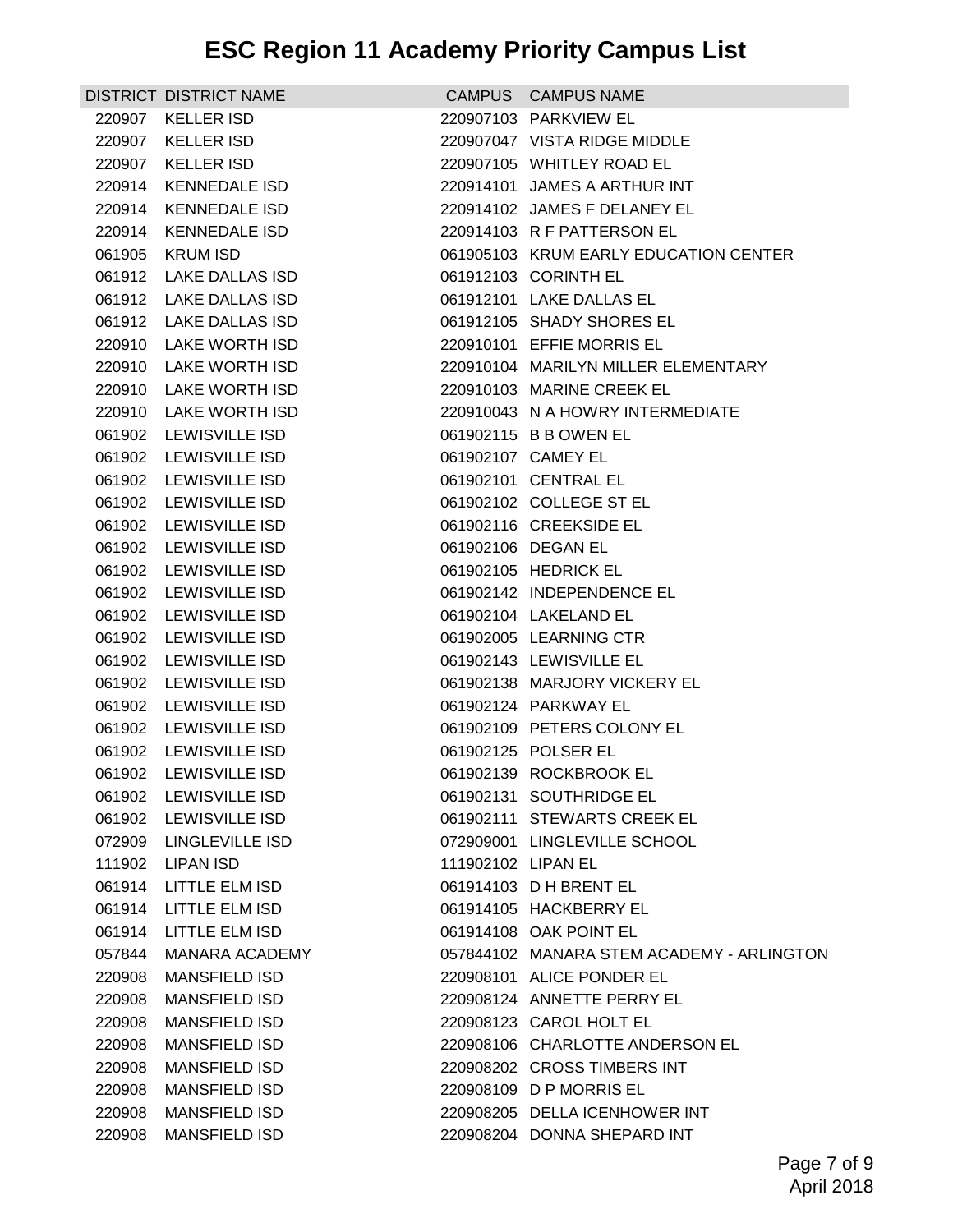## **ESC Region 11 Academy Priority Campus List**

|                  | DISTRICT DISTRICT NAME         |                   | CAMPUS CAMPUS NAME                               |
|------------------|--------------------------------|-------------------|--------------------------------------------------|
| 220908           | <b>MANSFIELD ISD</b>           |                   | 220908113 ERMA NASH EL                           |
| 220908           | <b>MANSFIELD ISD</b>           |                   | 220908107 GLENN HARMON EL                        |
| 220908           | <b>MANSFIELD ISD</b>           |                   | 220908112 IMOGENE GIDEON EL                      |
| 220908           | <b>MANSFIELD ISD</b>           |                   | 220908119 JANET BROCKETT EL                      |
| 220908           | <b>MANSFIELD ISD</b>           |                   | 220908111 KENNETH DAVIS EL                       |
| 220908           | <b>MANSFIELD ISD</b>           |                   | 220908122 LOUISE CABANISS EL                     |
| 220908           | <b>MANSFIELD ISD</b>           |                   | 220908118 MARY JO SHEPPARD EL                    |
| 220908           | MANSFIELD ISD                  |                   | 220908201 MARY ORR INT                           |
| 220908           | MANSFIELD ISD                  |                   | 220908103 TARVER-RENDON EL                       |
| 220908           | <b>MANSFIELD ISD</b>           |                   | 220908117 THELMA JONES EL                        |
| 182903           | MINERAL WELLS ISD              |                   | 182903103 HOUSTON EL                             |
| 182903           | MINERAL WELLS ISD              |                   | 182903104 LAMAR EL                               |
| 182903           | <b>MINERAL WELLS ISD</b>       |                   | 182903105 TRAVIS EL                              |
| 220817           | NEWMAN INTER ACA OF ARL        |                   | 220817004 NEWMAN INTER ACA AT FORT WORTH         |
| 220817           | NEWMAN INTER ACA OF ARL        |                   | 220817003 NEWMAN INTER ACA AT GRACE              |
| 220817           | NEWMAN INTER ACA OF ARL        |                   | 220817001 NEWMAN INTER ACA OF ARLINGTON          |
| 061802           | NORTH TEXAS COLLEGIATE ACA     |                   | 061802005 NORTH TEXAS COLL ACA-EAS CAMP          |
| 061802           | NORTH TEXAS COLLEGIATE ACA     |                   | 061802004 NORTH TEXAS COLL ACA-NOR CAMP          |
| 061802           | NORTH TEXAS COLLEGIATE ACA     |                   | 061802003 NORTH TEXAS COLL ACA-SOU CAMP          |
| 061911           | NORTHWEST ISD                  |                   | 061911111 PRAIRIE VIEW EL                        |
| 061911           | NORTHWEST ISD                  |                   | 061911108 SEVEN HILLS EL                         |
| 182906           | <b>PALO PINTO ISD</b>          |                   | 182906101 PALO PINTO EL                          |
| 249906           | <b>PARADISE ISD</b>            |                   | 249906101 PARADISE EL                            |
|                  | 061903 PILOT POINT ISD         |                   | 061903101 PILOT POINT EL                         |
| 061903           | PILOT POINT ISD                |                   | 061903102 PILOT POINT INT                        |
| 061906           | PONDER ISD                     |                   | 061906101 PONDER EL                              |
| 184901<br>126907 | POOLVILLE ISD<br>RIO VISTA ISD |                   | 184901101 POOLVILLE EL<br>126907101 RIO VISTA EL |
| 061908           | <b>SANGER ISD</b>              |                   | 061908104 BUTTERFIELD EL                         |
|                  | 061908 SANGER ISD              |                   | 061908102 CHISHOLM TRAIL EL                      |
|                  | 061908 SANGER ISD              |                   | 061908101 CLEAR CREEK INT                        |
| 182904           | SANTO ISD                      |                   | 182904101 SANTO EL                               |
| 049909           | SIVELLS BEND ISD               |                   | 049909101 SIVELLS BEND EL                        |
|                  | 249908 SLIDELL ISD             |                   | 249908001 SLIDELL SCHOOLS                        |
|                  | 184902 SPRINGTOWN ISD          |                   | 184902109 GOSHEN CREEK EL                        |
|                  | 184902 SPRINGTOWN ISD          |                   | 184902106 SPRINGTOWN EL                          |
| 184902           | <b>SPRINGTOWN ISD</b>          |                   | 184902108 SPRINGTOWN INT                         |
| 184902           | <b>SPRINGTOWN ISD</b>          |                   | 184902107 SPRINGTOWN RENO EL                     |
|                  | 072903 STEPHENVILLE ISD        |                   | 072903101 CENTRAL EL                             |
|                  | 072903 STEPHENVILLE ISD        |                   | 072903102 CHAMBERLIN EL                          |
|                  | 072903 STEPHENVILLE ISD        |                   | 072903103 GILBERT INT                            |
| 072903           | <b>STEPHENVILLE ISD</b>        | 072903104 HOOK EL |                                                  |
| 182905           | <b>STRAWN ISD</b>              |                   | 182905001 STRAWN SCHOOL                          |
| 221801           | TEXAS COLLEGE PREP ACA         |                   | 221801022 RESPONSIVE EDUCATION VIRT LEARN        |
| 226801           | <b>TEXAS LEADERSHIP</b>        |                   | 226801003 TEXAS LEADERSHIP OF ARLINGTON          |
| 072901           | THREE WAY ISD                  |                   | 072901101 THREE WAY EL                           |
|                  |                                |                   |                                                  |